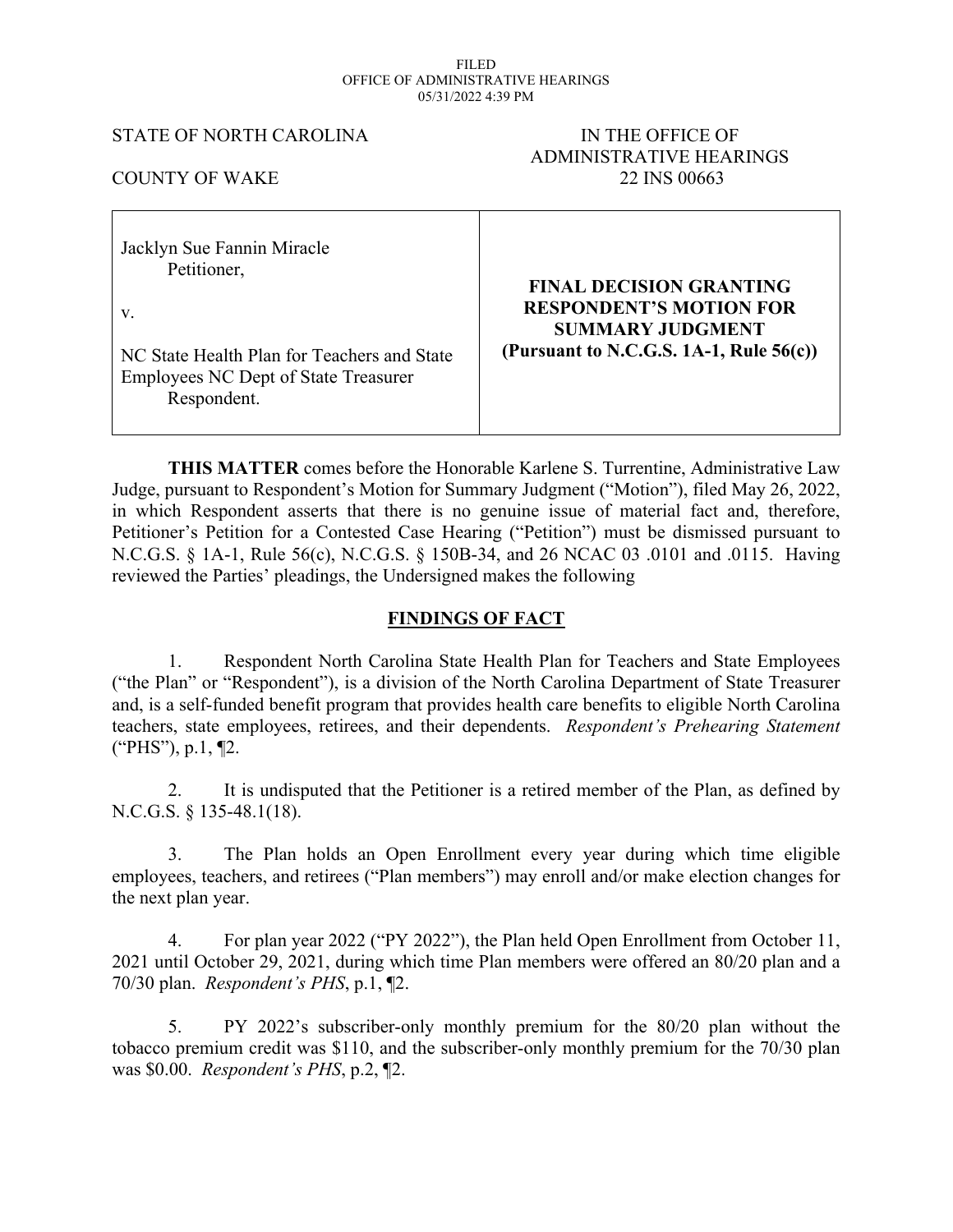6. Eligible members were also offered the opportunity to reduce their 80/20 plan subscriber-only monthly premium by \$60 by either attesting that they were tobacco-free or that they would participate in a tobacco-cessation program ("the tobacco premium credit"). Thus, with the tobacco premium credit, the 80/20 plan would cost a Plan member \$50 per month. *Respondent's PHS*, p.2, ¶2.

7. Prior to Open Enrollment, Plan members were informed, including via emails, webinars, website information, and written materials, that all Plan members were required to take action in order to receive the tobacco premium credit.

8. Written materials with instructions for enrolling were also sent to Plan members' homes at the last known address the Plan had for them. Petitioner admits she received "the NC State Health Plan folded 2022 Open Enrollment booklet" along with other mail but did not see or open it until December 27, 2021 due to having been out of town. *Petition*, p.4.

9. The enrollment materials provided Plan members with, among other things, stepby-step instructions on how to complete Open Enrollment electronically, including the need to print a confirmation statement at the conclusion of the enrollment process (which included a confirmation number) for their own records. The enrollment materials also advised Plan members of the deadlines within which they must proactively respond in order to be placed in the 80/20 plan and/or take advantage of the tobacco premium credit.

10. **Plan members had the option to complete Open Enrollment online or telephonically, and the Open Enrollment materials provided both the website address and the telephone number and hours of operation for the enrollment support center.** Finally, Plan members could contact the Plan, their Health Benefits Representative or Human Resources representative, or the enrollment support center with any questions they had about Open Enrollment.

11. In her Petition, Petitioner asserts that her failure to enroll in the 80/20 plan was due to "… extreme extenuating circumstances for the 2022 Open Enrollment" period. She further states that Respondent "acted arbitrarily or capriciously [and] did not consider extenuating circumstances." *Petition*, p.1, ¶¶3 and 5. Thereafter, Petitioner recites with excruciating detail various serious health issues experienced by her sister and mother for whom she had or took on obligations of care. *See Petition,* p.3-4 and, *Petitioner's PHS* ¶2, *Supporting Exhibits* 4-6.

12. Petitioner lives in Pennsylvania (and her mail is sent to her home there). However, because her sister, mother and, grandchildren live out of state, Petitioner was in Illinois and Kentucky from September 19, 2021 through December 26, 2021. Petitioner returned to her home in Pennsylvania on December 27, 2021. *Petitioner's PHS* p.3.

13. While she was away from home, Petitioner's husband checked the mail and forwarded to her whatever he deemed important. He did not forward to Petitioner the Plan's enrollment documents. Thus, on December 27, 2021, after returning to her residence in Pennsylvania, Petitioner discovered the North Carolina State Health Plan 2022 Open Enrollment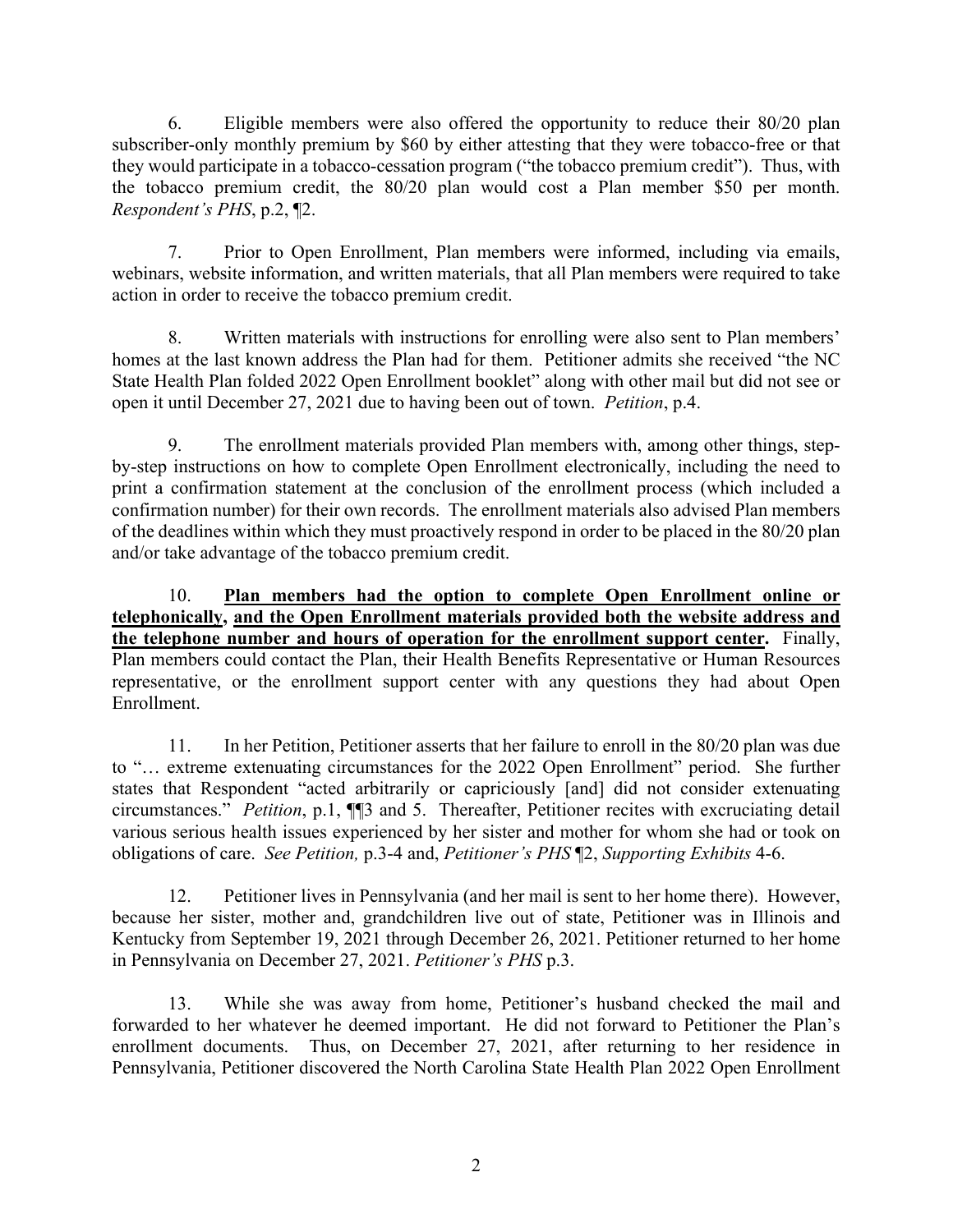Booklet which her husband had placed "in a box" along with Petitioner's other mail received during the period of time Petitioner was away from home. *Petition*, p.4.

14. On December 28, 2021, Petitioner called the Plan's customer service department and filed her 2022 Open Enrollment Exception Request (*Petition*, p.4), which request was denied the same day. *Respondent's PHS*, p.3, ¶2.

15. Petitioner appealed that denial on January 18, 2022 but, the Plan denied her appeal in a letter dated January 28, 2022. *See Document Constituting Agency Action* ("Final Agency Decision"), filed March 24, 2022.

16. In its Final Agency Decision, the Plan stated that Petitioner "… did not take action during the Open Enrollment period, and thus [was] automatically enrolled in the 70/30 Plan without the \$60/month Wellness Credit for completing the Tobacco Attestation. All 2022 benefit elections must be made during the Open Enrollment period. Therefore, your appeal is denied." *Id*.

17. Petitioner filed her Petition on February 22, 2022 with the North Carolina Office of Administrative Hearings.

18. Thus, there is no dispute that Petitioner did not complete enrollment with the Plan during the Plan's 2022 Open Enrollment period. As a result, Petitioner was automatically enrolled in the 70/30 plan and was not granted the tobacco premium credit.

19. There is no dispute that Petitioner is a "retired employee" as defined by N.C.G.S. § 135-48.1(18).

Based upon the above findings of fact, the Undersigned makes the following:

## **CONCLUSIONS OF LAW**

1. The Office of Administrative Hearings has personal and subject matter jurisdiction over this contested case.

2. To the extent that the Findings of Fact contain Conclusions of Law, or that the Conclusions of Law are Findings of Fact, they should be so considered without regard to the given labels. *Charlotte v. Heath*, 226 N.C. 750, 755, 40 S.E.2d 600, 604 (1946); *Peters v. Pennington*, 210 N.C. App. 1, 15, 707 S.E.2d 724, 735 (2011). *Warren v. Dep't of Crime Control*, 221 N.C. App. 376, 377, 726 S.E.2d 920, 923, *disc. review denied*, 366 N.C. 408, 735 S.E.2d 175 (2012).

3. Summary judgment is appropriate "if the pleadings, depositions, answers to interrogatories, and admissions on file, together with the affidavits, if any, show that there is no genuine issue as to any material fact and that any party is entitled to a judgment as a matter of law." N.C. Gen. Stat. § 1A-1, Rule 56(c). "A 'genuine issue' is one that can be maintained by substantial evidence." Dobson v. Harris, 352 N.C. 77, 83, 530 S.E.2d 829, 835 (2000).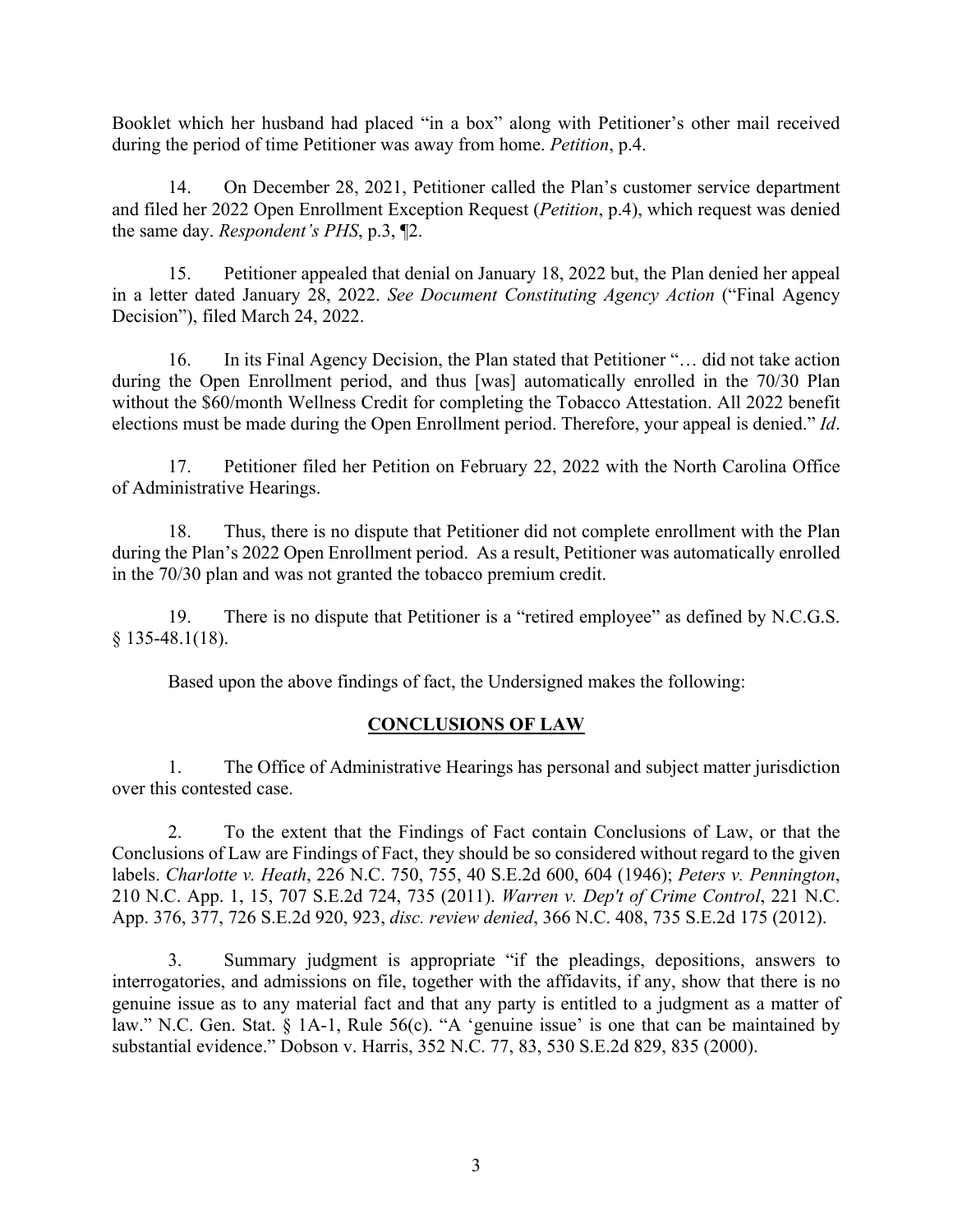4. The moving party bears the burden of showing that there is no genuine issue of material fact and that the movant is entitled to judgment as a matter of law. Hensley v. Nat'l Freight Transp., Inc., 193 N.C. App. 561, 563, 668 S.E.2d 349, 351 (2008). "If the movant successfully makes such a showing, the burden then shifts to the non-movant to come forward with specific facts establishing the presence of a genuine factual dispute for trial." Liberty Mut. Ins. Co. v. Pennington, 356 N.C. 571, 579, 573 S.E.2d 118, 124 (2002).

5. A Court must view the evidence in the light most favorable to the non-movant. Dobson, 352 N.C. at 83, 530 S.E.2d at 835. A Court may also grant summary judgment against the moving party, if appropriate, and may be done on a judge's own motion. N.C. R. Civ. P. 56(c); Carriker v. Carriker, 350 N.C. 71, 74, 511 S.E.2d 2, 5 (1999); A-S-P Assoc. v. City of Raleigh, 298 N.C. 207, 212, 258 S.E.2d 444, 447 (1979); Stegenga v. Burney, 174 N.C. App. 196, 198, 620 S.E.2d 302, 303 (2005).

6. As a "retired employee," Petitioner is entitled to coverage under the Plan.

7. N.C.G.S. § 135-48.42(e) provides, in pertinent part, that "Eligible employees and retirees may only change their elections, including adding or removing dependents, during the Plan year due to a qualifying event as defined under federal law."

8. Thus, the only way Petitioner is entitled to make changes outside of the Open Enrollment period is if she had a "qualifying event."

9. In reading N.C.G.S. § 135-48.42(e), it is clear that our North Carolina Legislature has placed the sole authority to define a "qualifying event" in the hands of Congress. To that end, federal law specifies that:

**(c)(1)** A cafeteria plan may permit an employee to revoke an election during a period of coverage with respect to a qualified benefits plan (defined in paragraph  $(i)(8)$  of this section) to which this paragraph (c) applies and make a new election for the remaining portion of the period (referred to in this section as an election change) if, under the facts and circumstances—

**(i)** A change in status described in paragraph (c)(2) of this section occurs; and **(ii)** The election change satisfies the consistency rule of paragraph (c)(3) of this section.

**(2) Change in status events.** The following events are changes in status for purposes of this paragraph (c):

**(i) Legal marital status.** Events that change an employee's legal marital status, including the following: marriage; death of spouse; divorce; legal separation; and annulment.

**(ii) Number of dependents.** Events that change an employee's number of dependents, including the following: birth; death; adoption; and placement for adoption.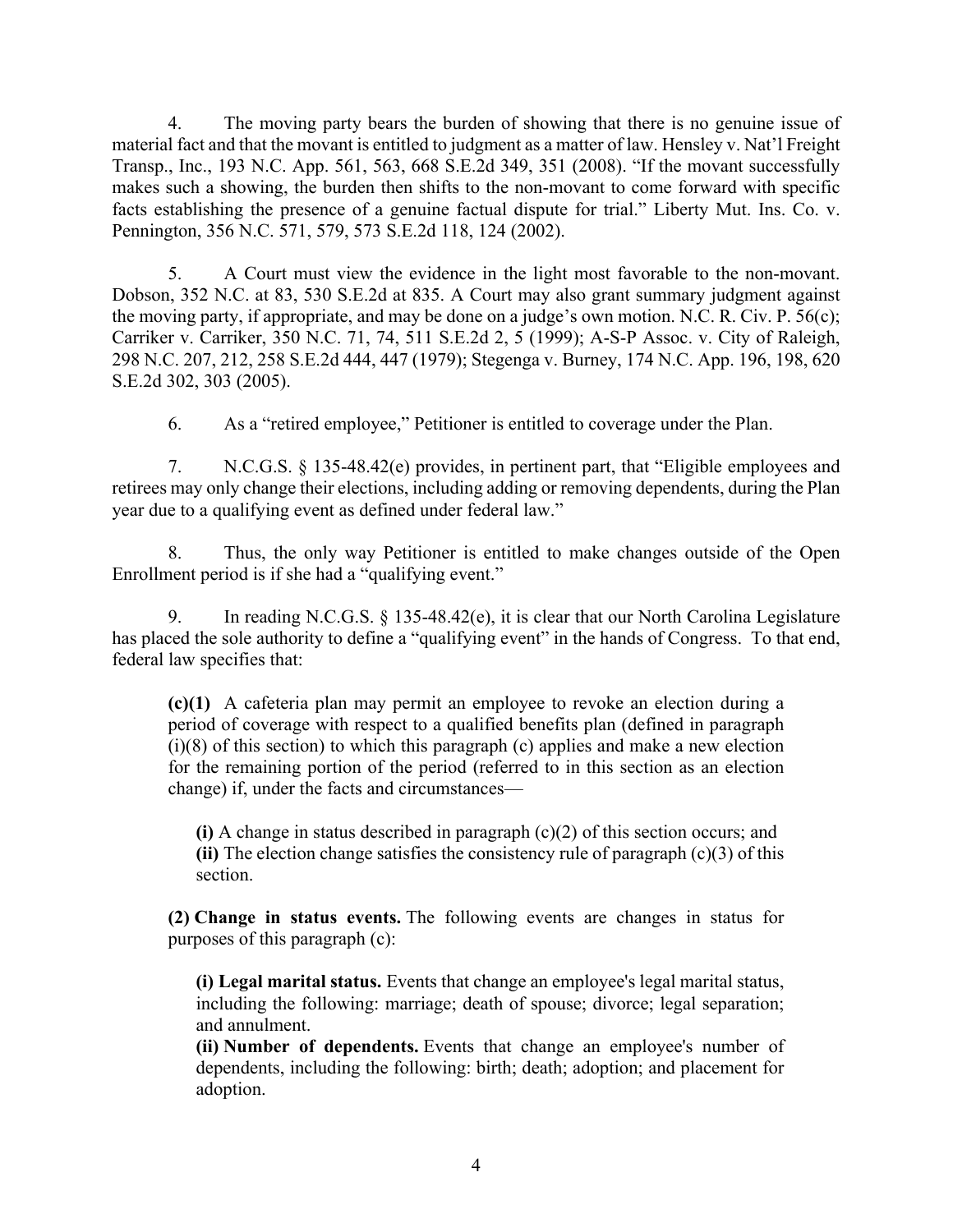**(iii) Employment status.** Any of the following events that change the employment status of the employee, the employee's spouse, or the employee's dependent: a termination or commencement of employment; a strike or lockout; a commencement of or return from an unpaid leave of absence; and a change in worksite. In addition, if the eligibility conditions of the cafeteria plan or other employee benefit plan of the employer of the employee, spouse, or dependent depend on the employment status of that individual and there is a change in that individual's employment status with the consequence that the individual becomes (or ceases to be) eligible under the plan, then that change constitutes a change in employment under this paragraph (c) (*e.g.*, if a plan only applies to salaried employees and an employee switches from salaried to hourly-paid with the consequence that the employee ceases to be eligible for the plan, then that change constitutes a change in employment status under this paragraph  $(c)(2)(iii)$ ).

**(iv) Dependent satisfies or ceases to satisfy eligibility requirements.** Events that cause an employee's dependent to satisfy or cease to satisfy eligibility requirements for coverage on account of attainment of age, student status, or any similar circumstance.

**(v) Residence.** A change in the place of residence of the employee, spouse, or dependent.

**(vi) Adoption assistance.** For purposes of adoption assistance provided through a cafeteria plan, the commencement or termination of an adoption proceeding.

26 C.F.R. § 1.125-4(emphasis in original).

10. Petitioner's reasons for requesting an exception do not come within the definition of a "qualifying event".

11. Yet, Petitioner seeks equitable relief since her request is unable to come under a qualifying event. In *Melanie Bearror v. North Carolina State Health Plan for Teachers and Employees (A Division of the Department of State Treasurer)*, 2021 WL 2457972 (N.C.O.A.H.), Docket Number 21 INS 00076, North Carolina Administrative Law Judge J. Randall May stated in paragraph 14 of his decision that, "Petitioner argues extenuating circumstances justify giving her the credit. She also argues that her family is going through financial hardship. While Petitioner's situation is sympathetic, she is requesting equitable relief based on fairness and compassion. OAH lacks jurisdiction to consider equitable arguments. See *Schauer v. N.C. State Health Plan*, No. 18 INS 02058 (OAH Aug. 20, 2018) (Bawtinhimer, ALJ) (quoting *Wojcik v. N.C. State Health Plan*, No. 09 INS 6649 (OAH Apr. 6, 2010) (Overby, ALJ)) ("'[T]o the degree that Petitioner's request seeks equity relief, this Tribunal is without authority to grant equitable relief"'). Unfortunately, in the case at bar, the Undersigned also concludes that this Tribunal is without authority to grant equitable relief to Petitioner.

12. With Petitioner have no qualifying event and this Tribunal without authority to grant equitable relief, Respondent is entitled to summary judgment.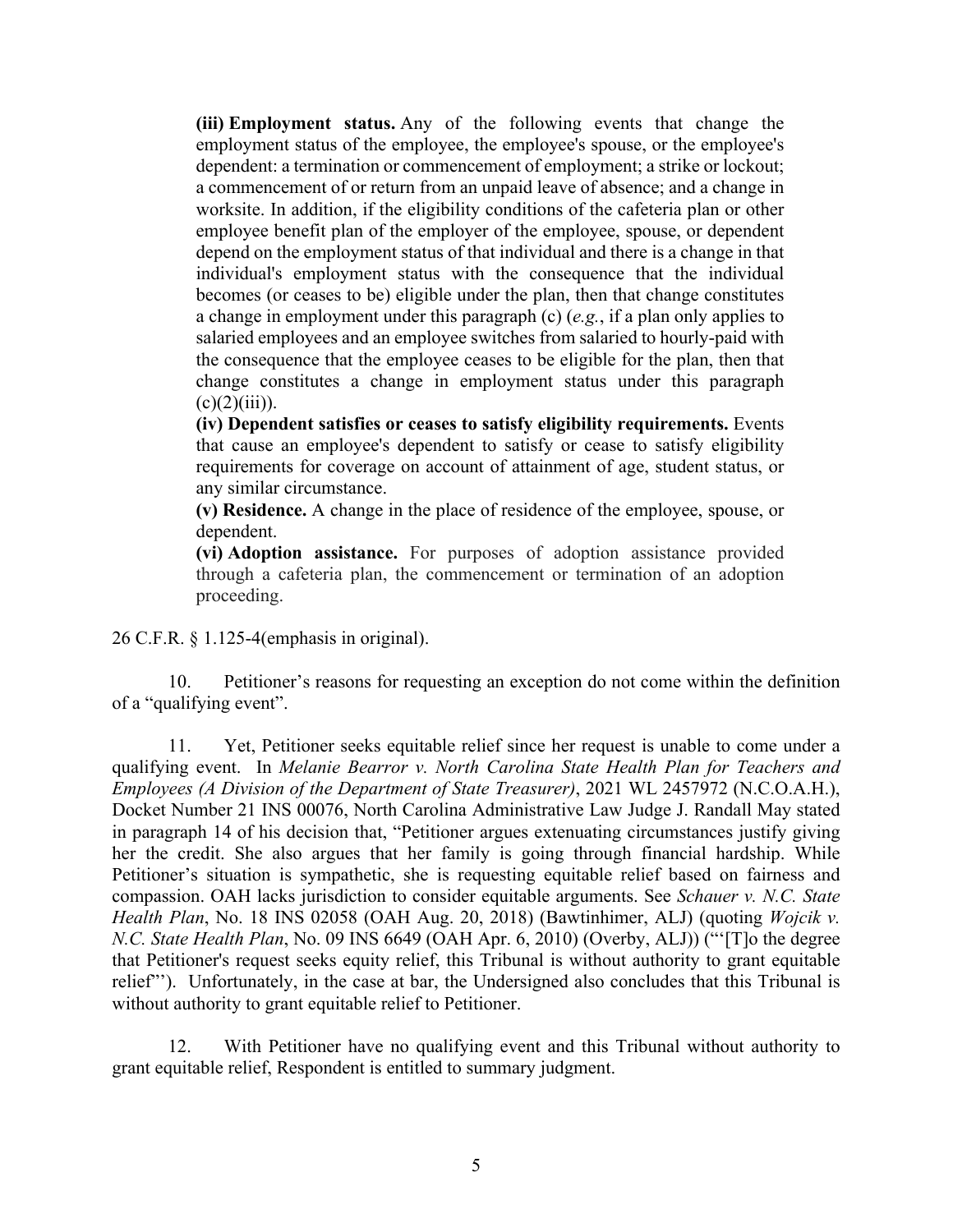Based on the foregoing Findings of Fact and Conclusions of Law,

## **FINAL DECISION**

**IT IS ORDERED, ADJUDGED AND DECREED** that Respondent's Motion for Summary Judgment is hereby **GRANTED.** Petitioner's Petition is **DISMISSED** with prejudice.

## **NOTICE OF APPEAL**

**This is a Final Decision** issued under the authority of N.C. Gen. Stat. § 150B-34.

Under the provisions of North Carolina General Statute  $\S$  150B-45, any party wishing to appeal the final decision of the Administrative Law Judge must file a Petition for Judicial Review in the Superior Court of the county where the person aggrieved by the administrative decision resides, or in the case of a person residing outside the State, the county where the contested case which resulted in the final decision was filed. **The appealing party must file the petition within 30 days after being served with a written copy of the Administrative Law Judge's Final Decision**. In conformity with the Office of Administrative Hearings' rule, 26 N.C. Admin. Code 03.0102, and the Rules of Civil Procedure, N.C. General Statute 1A-1, Article 2, **this Final Decision was served on the parties as indicated by the Certificate of Service attached to this Final Decision**. N.C. Gen. Stat. § 150B-46 describes the contents of the Petition and requires service of the Petition on all parties. Under N.C. Gen. Stat. § 150B-47, the Office of Administrative Hearings is required to file the official record in the contested case with the Clerk of Superior Court within 30 days of receipt of the Petition for Judicial Review. Consequently, a copy of the Petition for Judicial Review must be sent to the Office of Administrative Hearings at the time the appeal is initiated in order to ensure the timely filing of the record.

**SO ORDERED.** This the 31st day of May, 2022.

CANNY K

Hon. Karlene S. Turrentine Administrative Law Judge